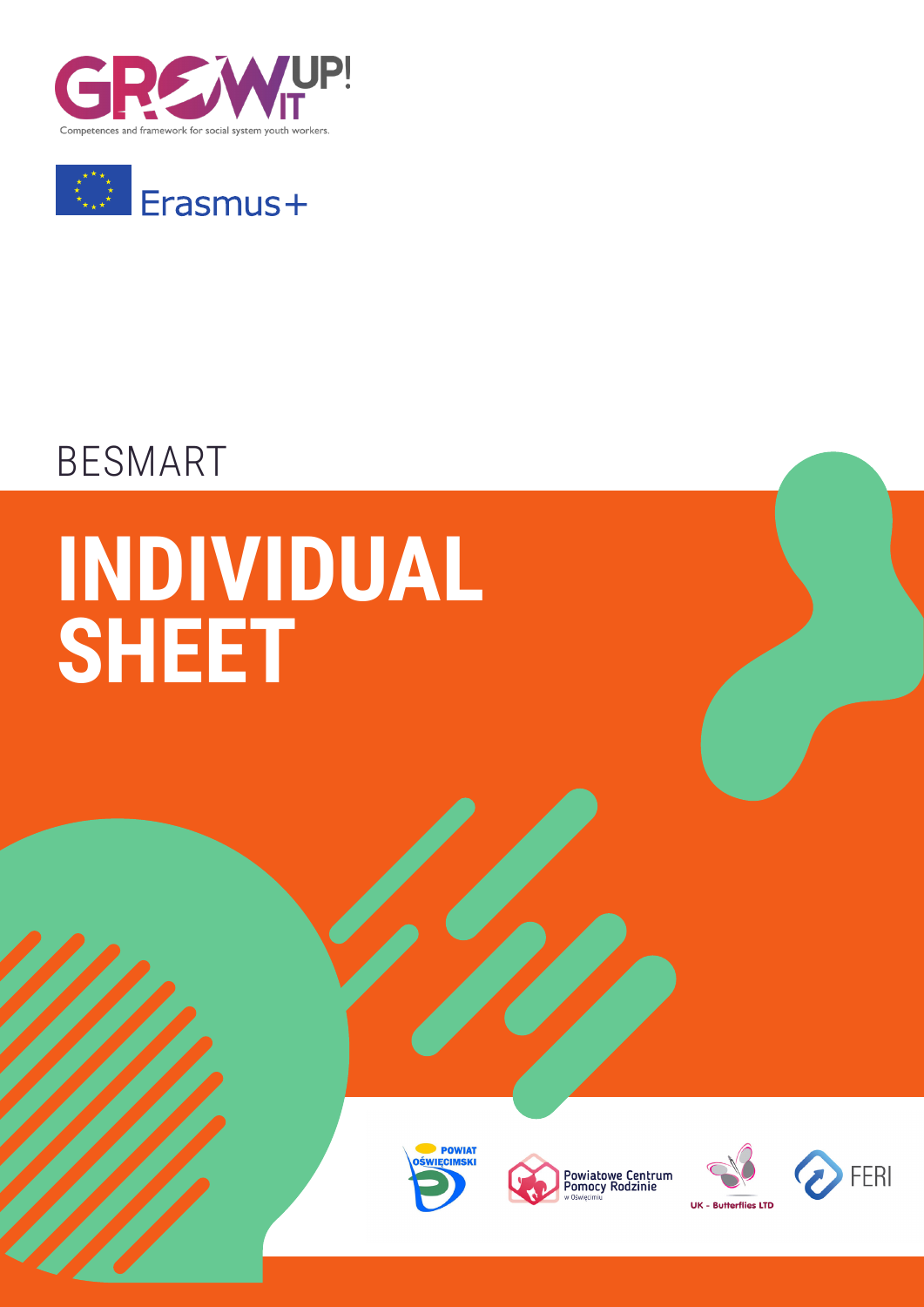

### **INDIVIDUAL SHEET NO. 17 SYMPATHIES / ANTIPATHIES**

|           |           |           | What makes you like someone?    |                               |           |           |                                                                   |           |           |           |           |                 |           |           |                 |                   |           |
|-----------|-----------|-----------|---------------------------------|-------------------------------|-----------|-----------|-------------------------------------------------------------------|-----------|-----------|-----------|-----------|-----------------|-----------|-----------|-----------------|-------------------|-----------|
|           |           |           |                                 |                               |           |           |                                                                   |           |           |           |           |                 |           |           |                 |                   |           |
|           |           |           |                                 |                               |           |           |                                                                   |           |           |           |           |                 |           |           |                 |                   |           |
|           |           |           |                                 |                               |           |           |                                                                   |           |           |           |           |                 |           |           |                 |                   |           |
|           |           |           |                                 |                               |           |           |                                                                   |           |           |           |           |                 |           |           |                 |                   |           |
|           |           |           | What makes you dislike someone? |                               |           |           |                                                                   |           |           |           |           |                 |           |           |                 |                   |           |
|           |           |           |                                 |                               |           |           |                                                                   |           |           |           |           |                 |           |           |                 |                   |           |
|           |           |           |                                 |                               |           |           |                                                                   |           |           |           |           |                 |           |           |                 |                   |           |
|           |           |           |                                 |                               |           |           |                                                                   |           |           |           |           |                 |           |           |                 |                   |           |
|           |           |           |                                 |                               |           |           |                                                                   |           |           |           |           |                 |           |           |                 |                   |           |
|           |           |           |                                 |                               |           |           |                                                                   |           |           |           |           |                 |           |           |                 |                   |           |
|           |           |           |                                 |                               |           |           | List 5 qualities that you would like the person you like to have? |           |           |           |           |                 |           |           |                 |                   |           |
|           |           |           | $\sim$ $\sim$                   |                               |           |           | <b>Contract Contract Contract</b>                                 |           | a ser     |           | $\sim$    |                 | $\sim$    |           | $\sim$          | $\sim$            |           |
|           |           |           |                                 |                               |           |           |                                                                   |           |           |           |           |                 |           |           |                 |                   |           |
|           |           |           |                                 |                               |           |           |                                                                   |           |           |           |           |                 |           |           |                 |                   |           |
|           |           |           | COMMENTS AND CONCLUSIONS        |                               |           | $\bullet$ |                                                                   | $\bullet$ | $\bullet$ | $\bullet$ | $\bullet$ | $\bullet$       | $\bullet$ |           |                 | $\bullet$         | $\bullet$ |
| $\bullet$ | $\bullet$ | $\bullet$ |                                 | $\bullet$ $\bullet$ $\bullet$ |           |           |                                                                   |           |           |           |           |                 |           |           | $\bullet$       | $\bullet$<br>- 01 |           |
| $\bullet$ | $\bullet$ | $\bullet$ | $\bullet$                       |                               |           |           |                                                                   |           |           |           |           |                 | $\bullet$ | $\bullet$ | $\sim$ 0 $\sim$ | $\bullet$ .       | $\bullet$ |
| $\bullet$ | $\bullet$ | $\bullet$ | $\bullet$                       |                               |           |           |                                                                   |           |           |           |           | $\sim$ 0 $\sim$ |           | $\bullet$ | $\bullet$       |                   |           |
| $\bullet$ |           |           |                                 |                               |           |           |                                                                   |           |           |           | <u>.</u>  |                 |           |           |                 |                   |           |
| $\bullet$ | $\bullet$ | $\bullet$ | $\bullet$                       | $\bullet$                     | $\bullet$ | $\bullet$ | $\bullet$                                                         | $\bullet$ | $\bullet$ | $\bullet$ | $\bullet$ | $\bullet$       | $\bullet$ |           |                 |                   |           |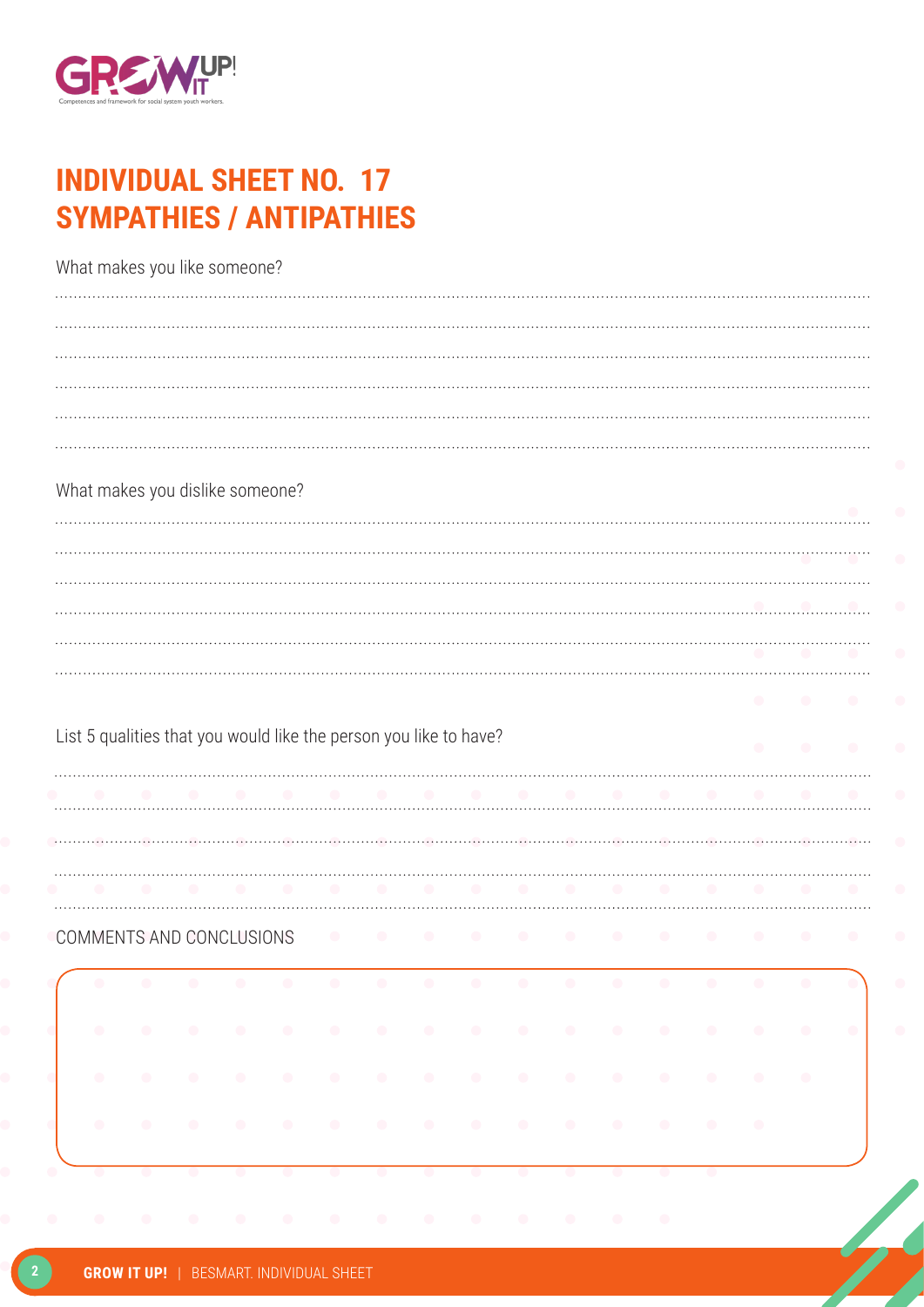

| How do you show sympathies to other people? |            |            |                                                   |            |            |            |           |                                                             |                          |           |           |           |           |                  |                                                           |           |
|---------------------------------------------|------------|------------|---------------------------------------------------|------------|------------|------------|-----------|-------------------------------------------------------------|--------------------------|-----------|-----------|-----------|-----------|------------------|-----------------------------------------------------------|-----------|
|                                             |            |            |                                                   |            |            |            |           |                                                             |                          |           |           |           |           |                  |                                                           |           |
|                                             |            |            |                                                   |            |            |            |           |                                                             |                          |           |           |           |           |                  |                                                           |           |
|                                             |            |            |                                                   |            |            |            |           |                                                             |                          |           |           |           |           |                  |                                                           |           |
|                                             |            |            |                                                   |            |            |            |           |                                                             |                          |           |           |           |           |                  |                                                           |           |
|                                             |            |            |                                                   |            |            |            |           | How do you feel when somebody doesn't return your sympathy? |                          |           |           |           |           |                  |                                                           |           |
|                                             |            |            |                                                   |            |            |            |           |                                                             |                          |           |           |           |           |                  |                                                           |           |
|                                             |            |            |                                                   |            |            |            |           |                                                             |                          |           |           |           |           |                  |                                                           |           |
|                                             | $\sim$ 0   |            |                                                   |            |            |            |           |                                                             |                          |           |           |           |           |                  |                                                           |           |
|                                             |            |            |                                                   |            |            |            |           |                                                             |                          |           |           |           |           |                  |                                                           |           |
|                                             |            |            |                                                   |            |            |            |           |                                                             |                          |           |           |           |           |                  |                                                           |           |
|                                             |            |            |                                                   |            |            |            |           |                                                             |                          |           |           |           |           |                  |                                                           |           |
|                                             |            |            | How do you feel when somebody shows you sympathy? |            |            |            |           |                                                             |                          |           |           |           |           |                  |                                                           |           |
|                                             |            |            |                                                   |            |            |            |           |                                                             |                          |           |           |           |           |                  |                                                           |           |
|                                             |            |            |                                                   |            |            |            |           |                                                             |                          |           |           |           |           |                  |                                                           |           |
|                                             |            |            |                                                   |            |            |            |           |                                                             |                          |           |           |           |           |                  |                                                           |           |
|                                             |            |            |                                                   |            |            |            |           |                                                             |                          |           |           |           |           |                  |                                                           |           |
|                                             |            |            |                                                   |            |            |            |           |                                                             |                          |           |           |           |           |                  |                                                           |           |
|                                             |            |            |                                                   |            |            |            |           |                                                             |                          |           |           |           |           |                  | COMMENTS AND CONCLUSIONS CONTROL COMMENTS AND CONCLUSIONS |           |
|                                             | $\bullet$  | $\bigcirc$ | $\bigcirc$                                        | $\bigcirc$ | $\bigcirc$ | $\bigcirc$ | $\bullet$ | $\bullet$                                                   | $\bullet$                | $\bullet$ | $\bullet$ | $\bullet$ | $\bullet$ | $\bullet$        | $\bullet$                                                 | $\bullet$ |
|                                             |            |            |                                                   |            |            |            |           |                                                             |                          |           |           |           |           |                  |                                                           |           |
|                                             | $\bullet$  | $\bigcirc$ | $\bigcirc$                                        | $\bigcirc$ | $\bigcirc$ | $\bullet$  |           | $\bullet$                                                   | $\bullet$                | $\bullet$ | $\bullet$ | $\bullet$ | $\bullet$ | $\bullet$        | $\bullet$                                                 | $\bullet$ |
|                                             | $\bigcirc$ | $\bullet$  | $\bigcirc$                                        | $\bullet$  | $\bullet$  | $\bullet$  |           | $\bullet$                                                   | $\overline{\phantom{a}}$ | $\bullet$ | $\bullet$ | $\bullet$ | $\bullet$ | $\bullet$        | $\hat{\mathcal{O}}$                                       | $\bullet$ |
| $\overline{\phantom{a}}$                    |            | $\bullet$  | $\bullet$                                         |            | $\bullet$  | $\bullet$  |           | $\bullet$                                                   |                          |           |           | $\sim$    | $\bullet$ | $\sim$ 0 $^{-1}$ | $\bullet$                                                 | $\bullet$ |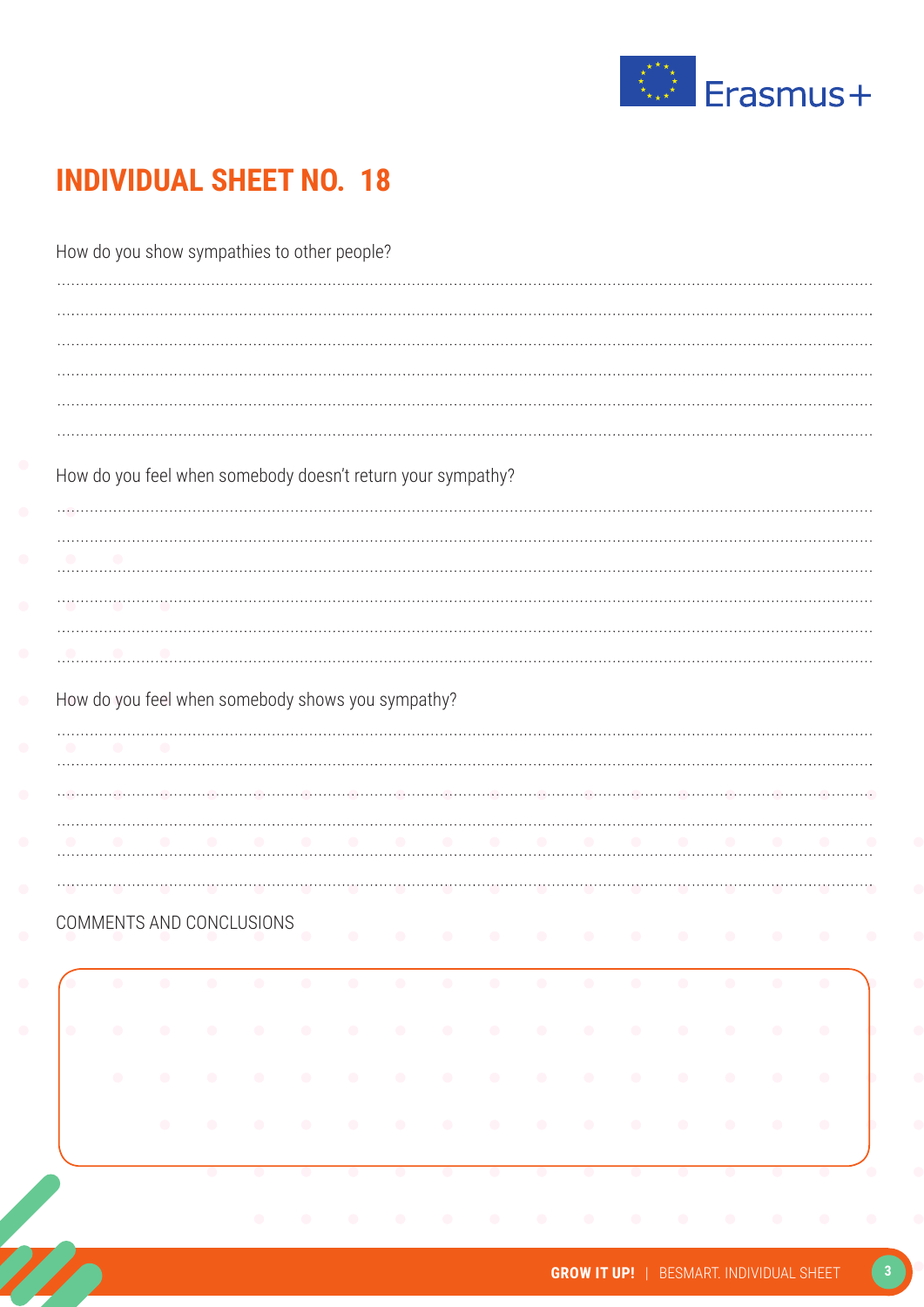

#### **INDIVIDUAL SHEET NO. 19 POSITION IN THE PEER GROUP**

1. what is a peer group?

Peer group is

2. mark in the table what you think affects the positions in the group

| branded clothing                    | fashionable clothing     | <b>look</b>                   |
|-------------------------------------|--------------------------|-------------------------------|
| <b>Mobile phone</b>                 | Very good school results | very good financial situation |
| attractiveness of the place to live | character                | popularity on the web         |
| <b>interests</b>                    | talents                  | gender                        |
| physical strength                   | vulgarity                | pugnacity                     |
| can combine                         | everybody likes him      | <b>Rebellious</b>             |

3. Does what you have marked in the table have a positive leader in the group?

| $\bullet$ | <b>COLL</b> | $\sim$ 0 $\sim$ | $\sim$ 0 $\sim$ | $\sim$ $\sim$                    | $\overline{\phantom{a}}$         | $\bullet$ | $\bullet$ | <b>YES</b>                                                                                                      | <b>NO</b> |                                   | $\bullet$ . The set of $\bullet$ |                                  |           |                               | $\bullet$ | $\bullet$     | $\bullet$ |
|-----------|-------------|-----------------|-----------------|----------------------------------|----------------------------------|-----------|-----------|-----------------------------------------------------------------------------------------------------------------|-----------|-----------------------------------|----------------------------------|----------------------------------|-----------|-------------------------------|-----------|---------------|-----------|
| $-4.$     |             |                 |                 |                                  | Describe your group leader:      |           |           |                                                                                                                 |           |                                   |                                  |                                  |           |                               |           |               |           |
| $\bullet$ | $\bullet$   | $\bullet$       | $\bullet$       | $\bullet$                        | $\bullet$                        |           |           |                                                                                                                 | $\sim$    |                                   |                                  |                                  |           | $\bullet$ $\bullet$ $\bullet$ |           | $\sim$ $\sim$ |           |
|           | $\bullet$   | $\bullet$       |                 |                                  |                                  |           |           | the contract of the contract of the contract of the contract of the contract of the contract of the contract of |           |                                   |                                  |                                  |           |                               |           | $\sim$ 0      |           |
|           | $\bullet$   | $\bullet$       | $\bullet$       | $\bullet$ . The set of $\bullet$ | $\bullet$ . The set of $\bullet$ |           |           |                                                                                                                 |           |                                   |                                  |                                  |           |                               |           | $\sim$ 0      | $\bullet$ |
|           | $\bullet$   | $\bullet$       |                 |                                  |                                  |           |           | the contract of the contract of the contract of the contract of the contract of the contract of the contract of |           |                                   |                                  |                                  |           |                               |           | $\sim$ 0      |           |
|           | $\bullet$   | $\bullet$       | $\bullet$       | $\bullet$                        | $\bullet$ . The set of $\bullet$ |           |           |                                                                                                                 |           |                                   |                                  | $\bullet$                        | $\bullet$ | $\bullet$                     | $\sim$ 0  |               |           |
| $\bullet$ |             |                 | $\bullet$       | $\bullet$                        |                                  |           |           |                                                                                                                 |           | <b>Contract Contract Contract</b> | $\bullet$ . The set of $\bullet$ | $\bullet$ . The set of $\bullet$ |           |                               |           |               |           |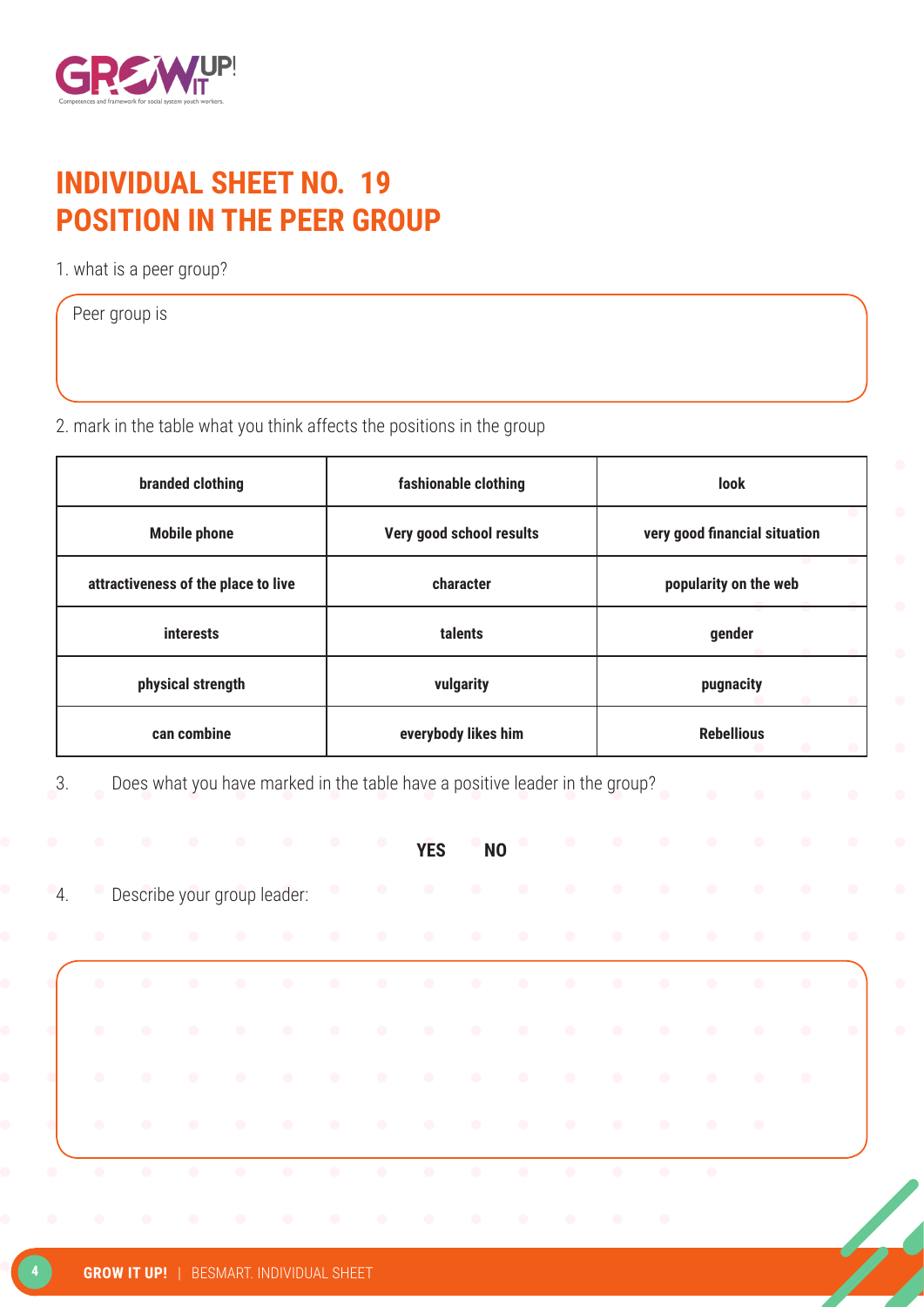

#### **INDIVIDUAL SHEET NO. 20 NEWCOMER TO THE GROUP**

How do you think a new person in the group might feel?

What can a group do to make this person feel good in their new environment?

| $\bullet$ | $\bullet$ | $\bullet$ |                          |               |                          |           |           |           |           |                        |                        |                   |                     |                        |                        |                        |
|-----------|-----------|-----------|--------------------------|---------------|--------------------------|-----------|-----------|-----------|-----------|------------------------|------------------------|-------------------|---------------------|------------------------|------------------------|------------------------|
| $\bullet$ | $\bullet$ | $\bullet$ |                          |               |                          |           |           |           |           |                        |                        |                   |                     |                        |                        |                        |
| $\bullet$ | $\bullet$ | $\bullet$ |                          |               |                          |           |           |           |           |                        |                        | <b>CONTRACTOR</b> | $\sim$ 0.000 $\sim$ |                        | $\bullet$              | $\sim$ 0               |
| $\bullet$ | $\bullet$ | $\bullet$ |                          |               |                          |           |           |           | $\bullet$ |                        | $\bullet$              | $\bullet$         | $\bullet$           | $\bullet$              | $\bullet$              | $\bullet$              |
|           |           | $\bullet$ | $\bullet$                | $\sim$ $\sim$ | $\overline{\phantom{a}}$ | $\bullet$ | $\bullet$ | $\bullet$ |           |                        |                        | $\bullet$         |                     | $\bullet$              | $\bullet$              |                        |
|           |           |           | COMMENTS AND CONCLUSIONS |               |                          |           |           |           |           |                        |                        |                   |                     |                        |                        |                        |
| $\bullet$ | $\bullet$ | $\bullet$ | $\bullet$                | $\bullet$     | $\bullet$                | $\bullet$ | $\bullet$ | $\bullet$ | $\bullet$ | $\bullet$<br>$\bullet$ | $\bullet$<br>$\bullet$ | $\bullet$         | $\bullet$           | $\bullet$<br>$\bullet$ | $\bullet$<br>$\bullet$ | $\bullet$<br>$\bullet$ |
| $\bullet$ | $\bullet$ | $\bullet$ | $\bullet$                | $\bullet$     | $\bullet$                | $\bullet$ |           |           |           |                        |                        | $\bullet$         |                     | $\bullet$              | $\bullet$              | $\bullet$              |
|           | $\bullet$ | $\bullet$ | $\bullet$                | $\bullet$     | $\bullet$                |           |           |           |           |                        |                        |                   |                     | $\bullet$              | $\bullet$              | $\bullet$              |
|           |           | $\bullet$ |                          | $\bullet$     | $\bullet$                |           | $\bullet$ | $\bullet$ | $\bullet$ | $\bullet$              |                        | $\bullet$         |                     |                        | $\bullet$              | $\bullet$              |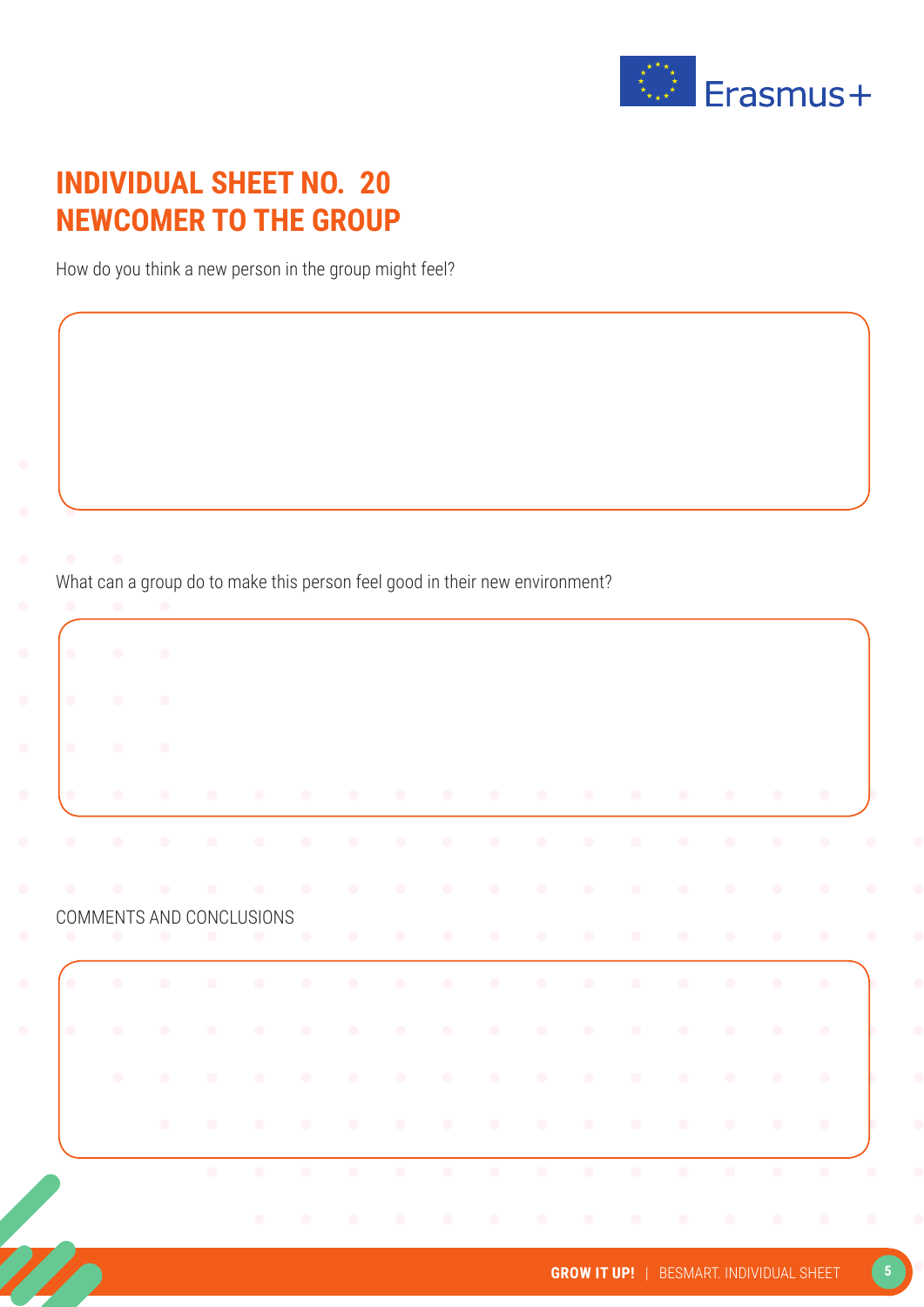

What difficulties can a new person in a group face?

Where he can get help and support?

COMMENTS AND CONCLUSIONS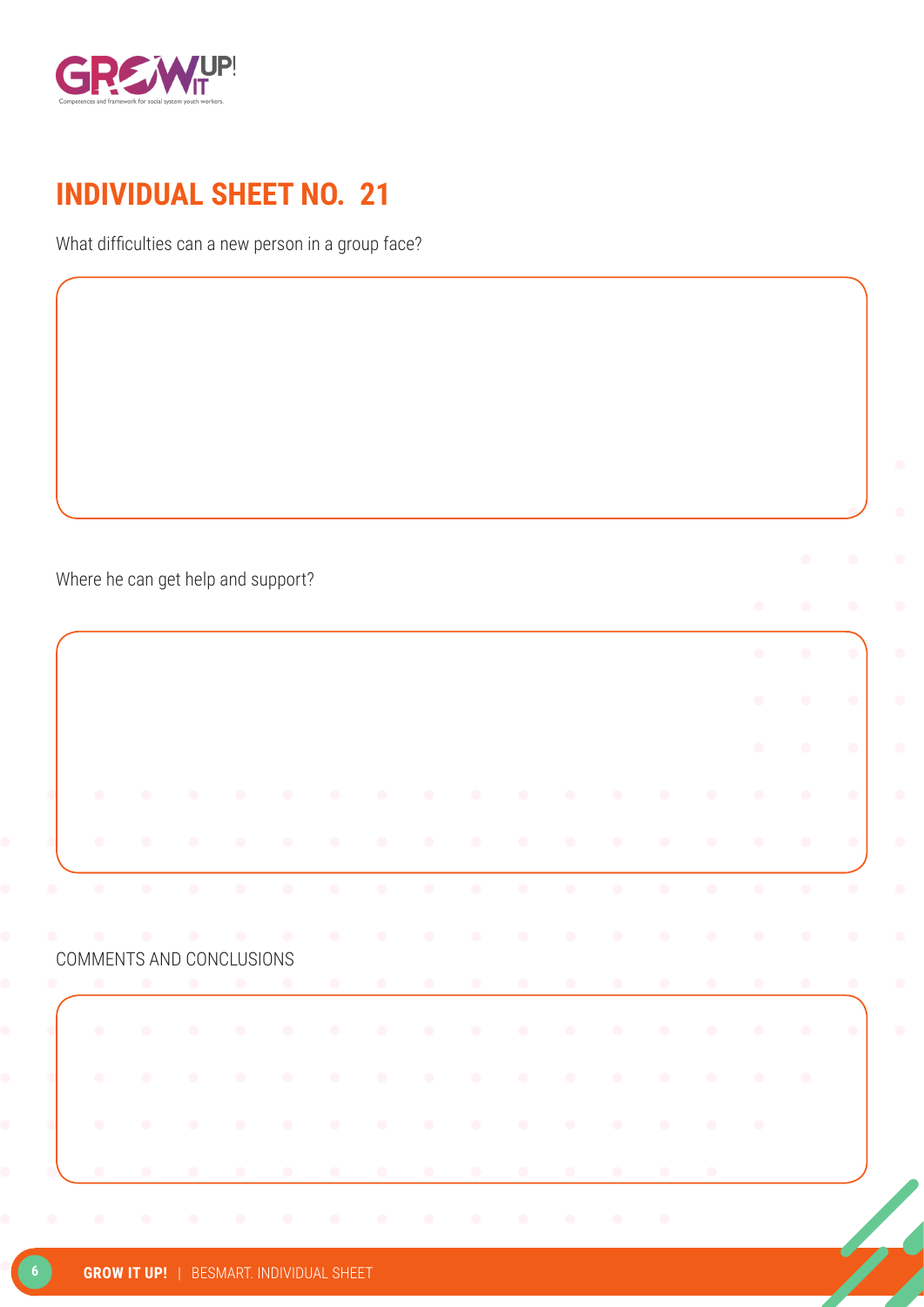

|    | <b>CONFLICTION</b>                                                                                              |            |                        |           |                |           |                 |                  |
|----|-----------------------------------------------------------------------------------------------------------------|------------|------------------------|-----------|----------------|-----------|-----------------|------------------|
|    |                                                                                                                 |            |                        |           |                |           |                 |                  |
| 2. | Is there any conflict in your class/group?                                                                      |            |                        |           |                |           |                 |                  |
|    | <b>YES</b><br><b>NO</b>                                                                                         |            | <b>I DON'T KNOW</b>    |           |                |           |                 |                  |
|    |                                                                                                                 |            |                        |           |                |           |                 |                  |
|    |                                                                                                                 |            |                        |           |                |           |                 |                  |
|    | If YES, what was it about?                                                                                      |            |                        |           |                |           |                 |                  |
|    |                                                                                                                 |            |                        |           |                |           |                 |                  |
|    | 3. what are the consequences of conflicts in your class/group?                                                  |            |                        |           |                |           |                 |                  |
|    |                                                                                                                 |            |                        |           |                |           |                 |                  |
|    |                                                                                                                 |            |                        |           |                |           |                 |                  |
|    | What ways do you know of resolving conflicts?                                                                   | $\bigcirc$ | $\bullet$<br>$\bullet$ | $\bullet$ | $\bullet$      |           | $\bullet$       | $\bullet$        |
| 4. | $\bullet$<br>$\bullet$                                                                                          | $\bullet$  | $\bullet$<br>$\bullet$ | $\bullet$ | $\bullet$      | $\bullet$ | $\bullet$       | $\bullet$        |
|    |                                                                                                                 |            |                        |           |                |           |                 |                  |
| 5. | Who can you count on in a conflict situation? $\bullet$ and $\bullet$ and $\bullet$ and $\bullet$ and $\bullet$ |            |                        |           | $\sim 10^{-1}$ | $\sim$    | $\sim$ 0 $\sim$ | $\sim$ 000 $\pm$ |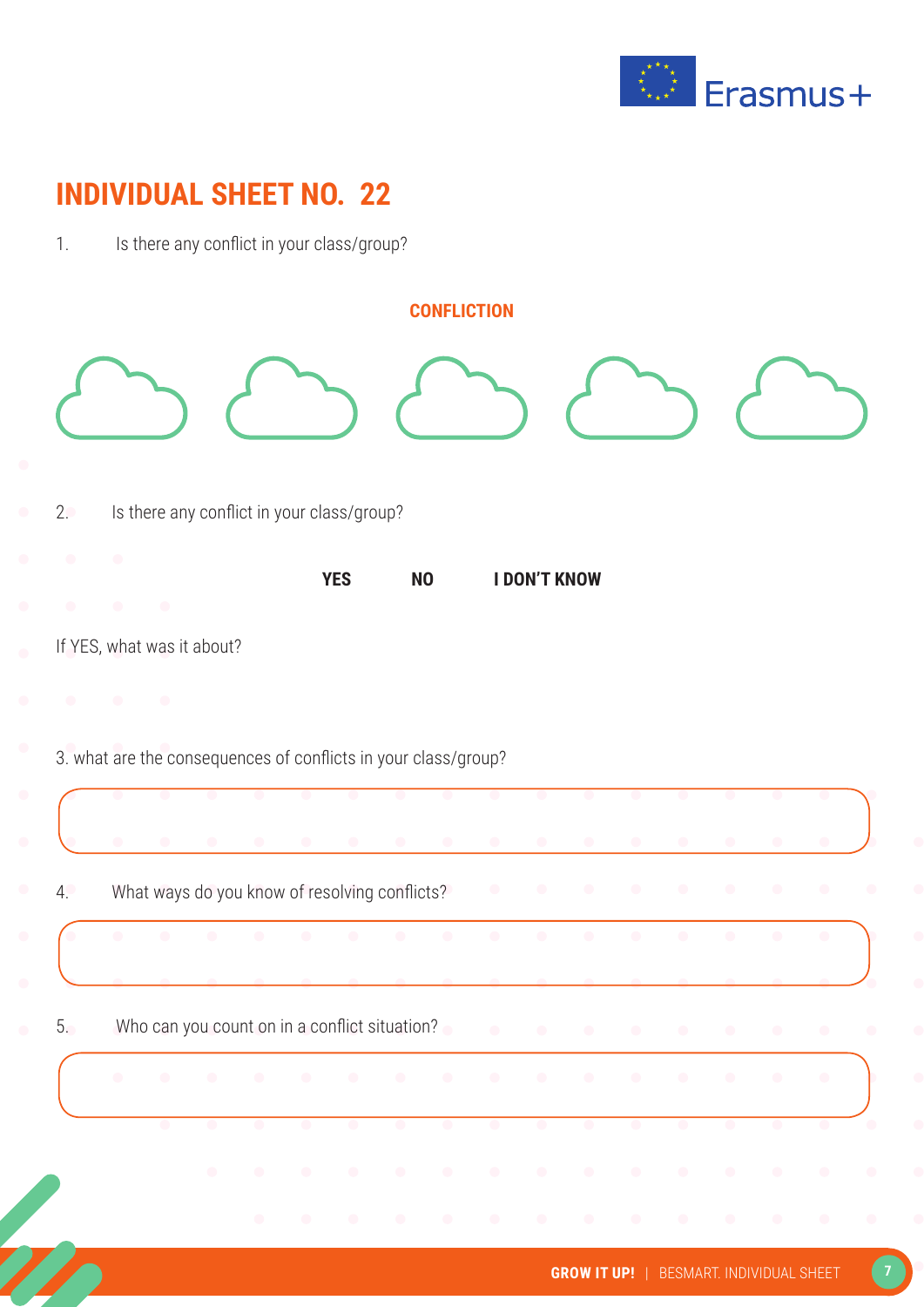

Budowanie własnej tożsamości i kształtowanie świadomości własnego "JA" i budowanie własnej tożsamości



What reflection do you have on this task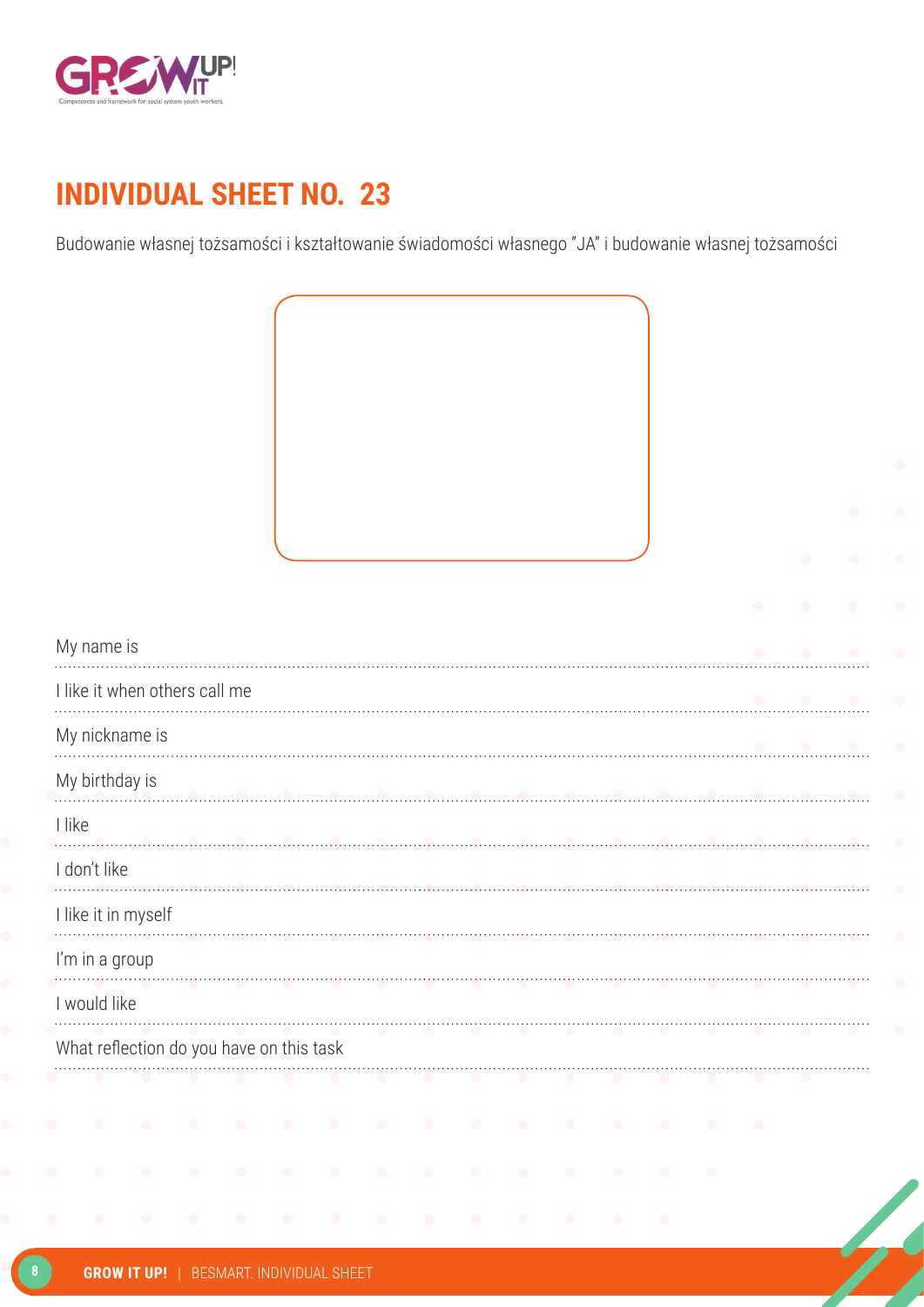

Me and my position in the group

|           |                                          |           | What is my role in the group?             |           |           |           |           |           | What I like most about my group?                            |           |           |           |           |
|-----------|------------------------------------------|-----------|-------------------------------------------|-----------|-----------|-----------|-----------|-----------|-------------------------------------------------------------|-----------|-----------|-----------|-----------|
|           |                                          |           |                                           |           |           |           |           |           |                                                             |           |           |           |           |
| $\bullet$ |                                          |           |                                           |           |           |           |           |           |                                                             |           |           |           |           |
| $\bullet$ | $\bullet$                                | $\bullet$ |                                           |           |           |           |           |           |                                                             |           |           |           |           |
| $\bullet$ | situation?                               |           | What would I like to change in my current |           |           |           |           |           | My plan 'How can I change that to feel<br>happy in a group? |           |           |           |           |
| $\bullet$ |                                          |           |                                           |           |           |           |           |           |                                                             |           |           |           |           |
| $\bullet$ |                                          |           |                                           |           |           |           |           |           |                                                             |           |           |           |           |
| $\bullet$ |                                          |           |                                           |           |           | $\bullet$ |           |           |                                                             | $\bullet$ | $\bullet$ |           |           |
| $\bullet$ |                                          |           |                                           | $\bullet$ | $\bullet$ | $\bullet$ | $\bullet$ | $\bullet$ |                                                             | $\bullet$ |           |           | $\bullet$ |
|           |                                          |           |                                           |           |           |           |           |           |                                                             |           |           |           |           |
|           | What reflection do you have on this task |           |                                           |           |           |           |           |           | $\bullet$                                                   | $\bullet$ | $\bullet$ | $\bullet$ |           |
|           |                                          |           |                                           |           |           |           |           |           |                                                             |           |           |           |           |
|           |                                          |           |                                           |           |           |           |           |           |                                                             |           |           |           |           |
|           |                                          |           |                                           |           |           |           |           |           |                                                             |           |           |           |           |
|           |                                          |           |                                           |           |           |           |           |           |                                                             |           |           |           |           |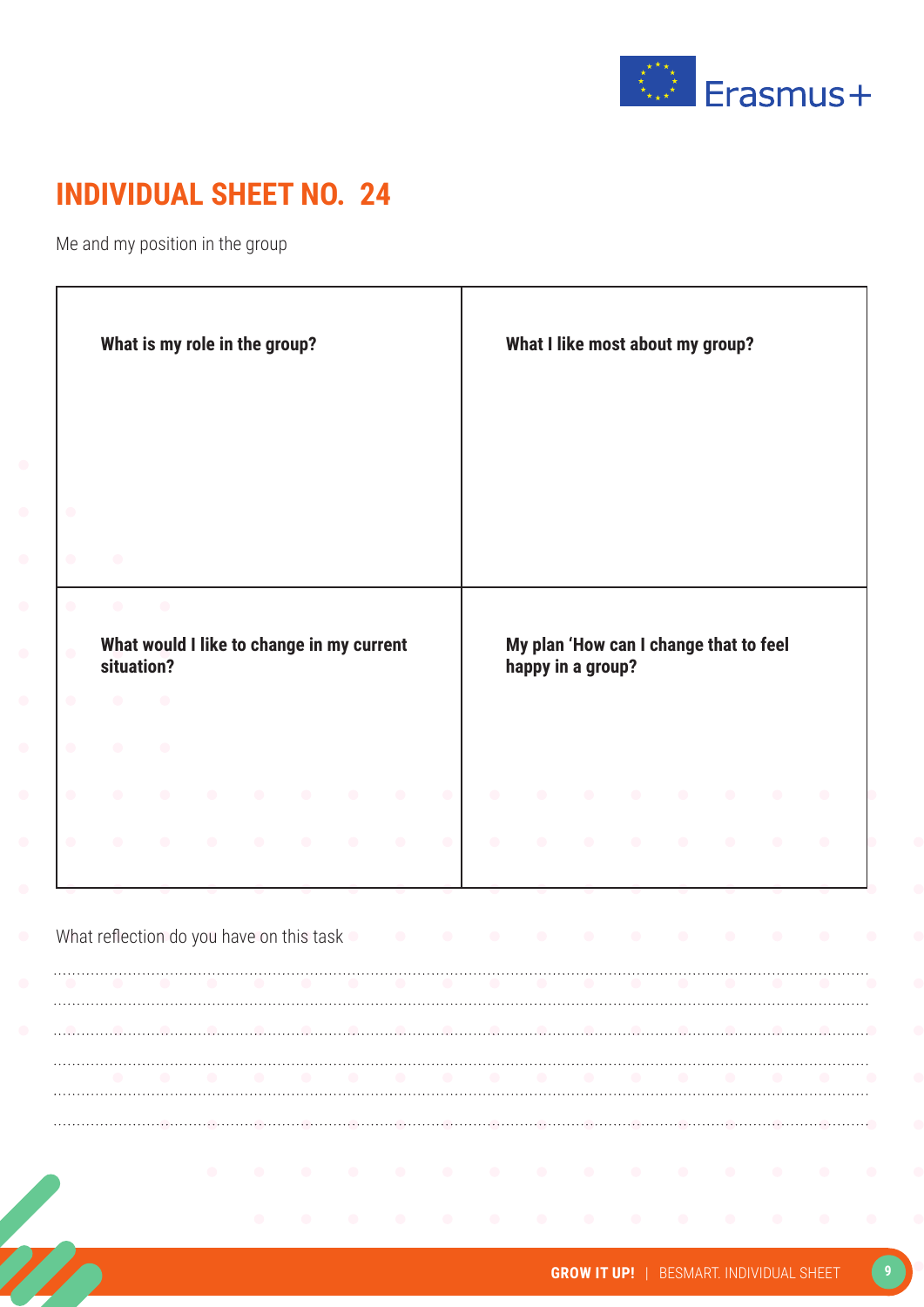

| 1. What should your dream class be? |  |
|-------------------------------------|--|
|                                     |  |
|                                     |  |
|                                     |  |
|                                     |  |
|                                     |  |
|                                     |  |

| $\mathcal{P}$ | List 5 rules that should apply in your classroom? |  |
|---------------|---------------------------------------------------|--|
|               |                                                   |  |
|               |                                                   |  |
|               |                                                   |  |
|               |                                                   |  |
|               |                                                   |  |

|  | Does anything bother you about the previous class? If so, what was it? |  |  |  |  |  |  |  |  |
|--|------------------------------------------------------------------------|--|--|--|--|--|--|--|--|
|  |                                                                        |  |  |  |  |  |  |  |  |
|  |                                                                        |  |  |  |  |  |  |  |  |
|  |                                                                        |  |  |  |  |  |  |  |  |
|  |                                                                        |  |  |  |  |  |  |  |  |

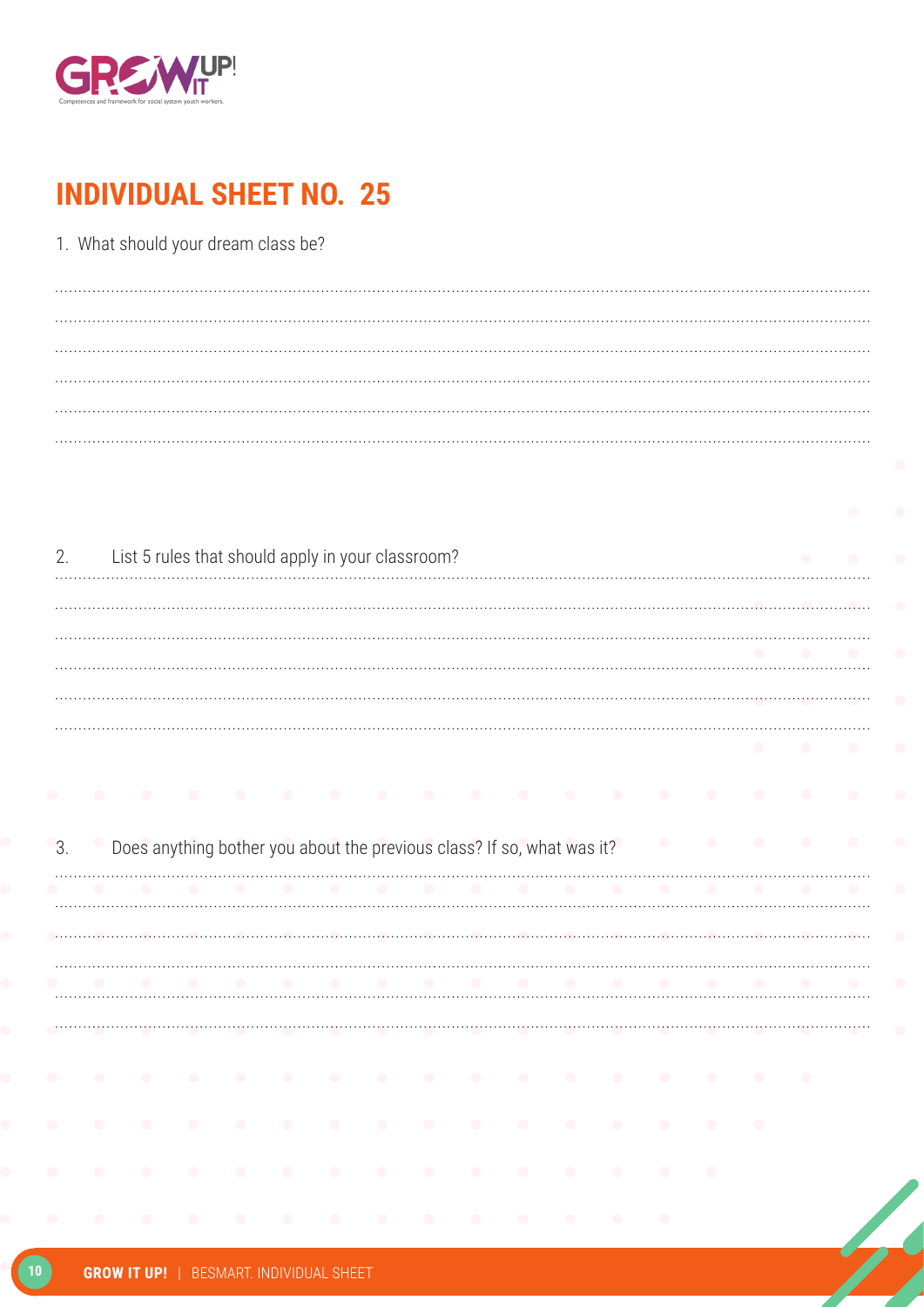

Replace max. 5 things that made you feel good in your class?

#### Your conclusion

| $\bullet$                           |           |           |           |  |  |   |  |  |  |                   |  |
|-------------------------------------|-----------|-----------|-----------|--|--|---|--|--|--|-------------------|--|
| $\bullet$                           |           |           |           |  |  |   |  |  |  |                   |  |
| $\bullet$                           |           |           |           |  |  |   |  |  |  |                   |  |
|                                     |           |           |           |  |  |   |  |  |  |                   |  |
| $\bullet$                           |           |           |           |  |  |   |  |  |  |                   |  |
| $\bullet$                           |           |           | .         |  |  |   |  |  |  |                   |  |
| $\bullet$                           |           |           |           |  |  |   |  |  |  |                   |  |
| $\bullet$                           |           |           | .         |  |  |   |  |  |  |                   |  |
|                                     |           |           |           |  |  |   |  |  |  |                   |  |
|                                     |           |           |           |  |  |   |  |  |  |                   |  |
|                                     |           |           |           |  |  |   |  |  |  |                   |  |
|                                     | $\bullet$ |           | .         |  |  |   |  |  |  |                   |  |
| $\bullet$<br>$\bullet$<br>$\bullet$ | $\bullet$ |           | .         |  |  |   |  |  |  | $\sim$ 0          |  |
|                                     |           | $\bullet$ | .         |  |  |   |  |  |  |                   |  |
|                                     |           |           | $\bullet$ |  |  | . |  |  |  | $\sim$ 000 $\sim$ |  |
|                                     |           |           |           |  |  | . |  |  |  |                   |  |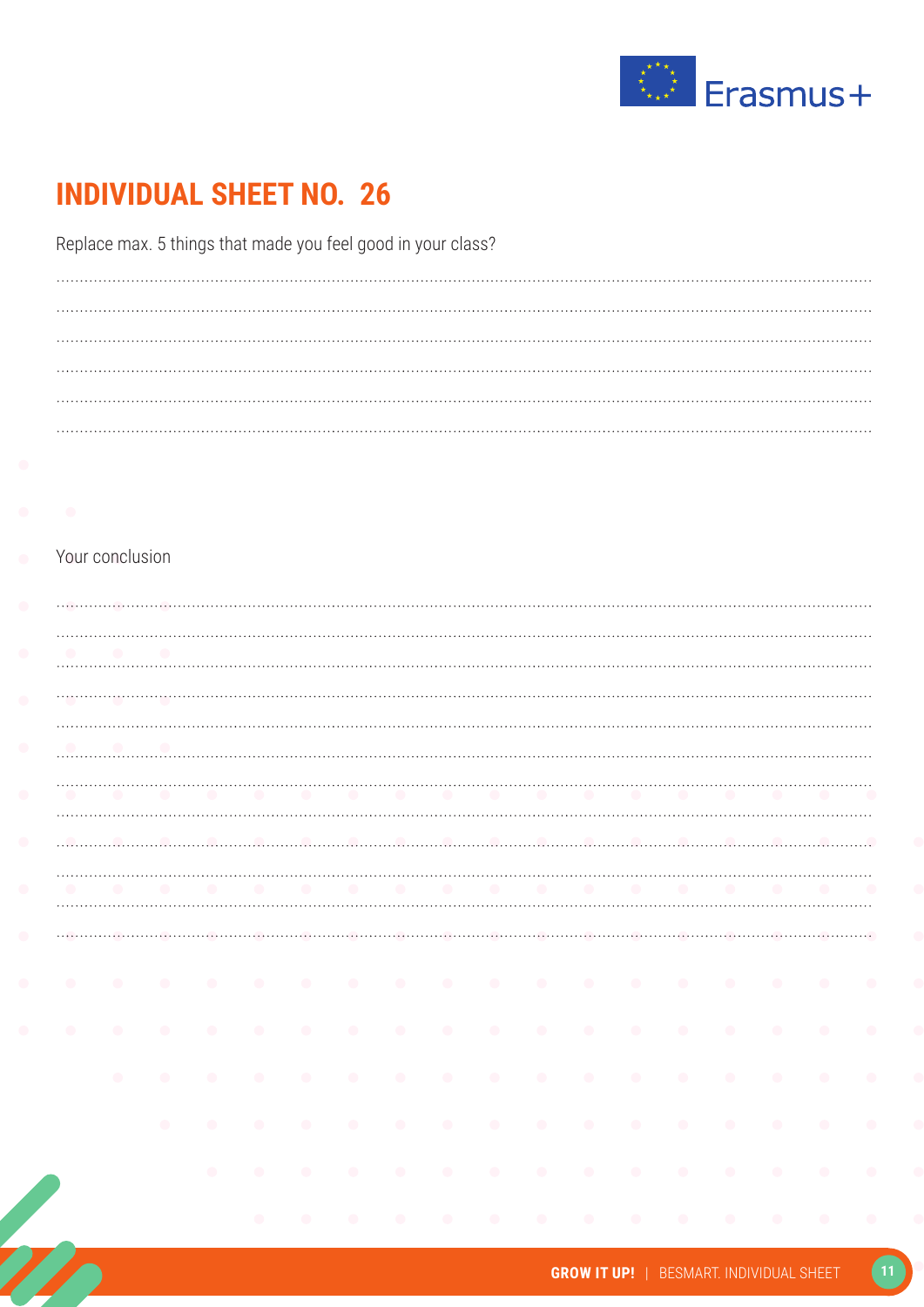

What's relaxing for you?

|           |           | What ways do you know to relax?           |           |          |           |           |           |           |           |   |           | $\bullet$ |           |           |
|-----------|-----------|-------------------------------------------|-----------|----------|-----------|-----------|-----------|-----------|-----------|---|-----------|-----------|-----------|-----------|
|           |           |                                           |           |          |           |           |           |           |           |   |           |           |           |           |
|           |           |                                           |           |          |           |           |           |           |           |   |           |           |           |           |
|           |           |                                           |           |          |           |           |           |           |           |   |           |           |           |           |
|           |           |                                           |           |          |           |           |           |           |           |   |           |           |           | $\bullet$ |
|           |           |                                           |           |          |           |           |           |           |           |   |           |           |           |           |
|           |           |                                           |           |          |           |           |           |           |           |   |           |           |           |           |
| $\bullet$ | $\bullet$ |                                           | $\bullet$ | $\sim$ 0 |           |           | $\bullet$ | $\bullet$ | $\bullet$ |   | $\bullet$ | $\bullet$ |           | $\bullet$ |
|           |           | Which way of relaxation do you like most? |           |          | $\bullet$ | $\bullet$ | $\bullet$ |           | $\bullet$ |   | $\bullet$ | $\bullet$ | $\bullet$ | $\bullet$ |
|           |           |                                           |           |          |           |           |           |           |           |   |           |           |           |           |
|           |           |                                           |           |          |           |           |           |           |           | . |           |           |           | $\bullet$ |
|           |           |                                           |           |          |           |           |           |           |           |   |           |           |           |           |
|           |           |                                           |           |          |           |           |           |           |           |   |           |           |           |           |
|           |           |                                           |           |          |           |           |           |           |           |   |           |           |           |           |
|           |           |                                           |           |          |           |           |           |           |           | . |           |           |           |           |
|           |           |                                           |           |          |           |           |           |           |           |   |           |           |           |           |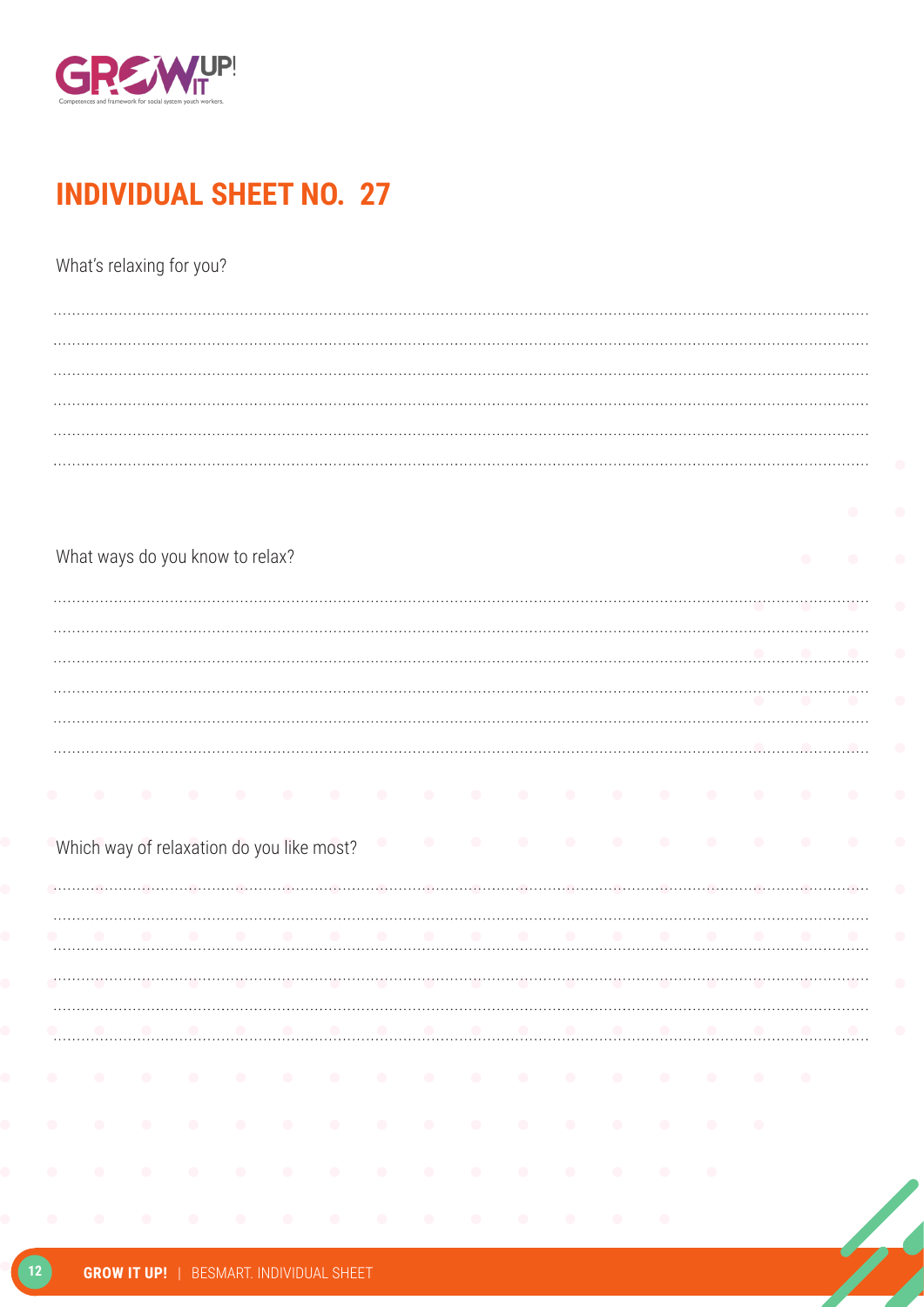

#### What situations do you need to relax in?

| $\bullet$ | $\bullet$ | $\bullet$ |           |           |           |           |           |           |           |           |           |           |           |           |           |           |
|-----------|-----------|-----------|-----------|-----------|-----------|-----------|-----------|-----------|-----------|-----------|-----------|-----------|-----------|-----------|-----------|-----------|
| $\bullet$ | $\bullet$ |           | $\bullet$ |           | $\bullet$ |           |           |           | $\bullet$ | $\bullet$ |           | $\bullet$ | $\bullet$ |           |           |           |
| $\bullet$ | $\bullet$ | $\bullet$ | $\bullet$ | $\bullet$ | $\bullet$ | $\bullet$ | $\bullet$ | $\bullet$ | $\bullet$ | $\bullet$ | $\bullet$ | $\bullet$ | $\bullet$ | $\bullet$ | $\bullet$ | $\bullet$ |
| $\bullet$ | $\bullet$ | $\bullet$ | $\bullet$ |           | $\bullet$ |           |           | $\bullet$ | $\bullet$ | $\bullet$ | $\bullet$ | $\bullet$ | $\bullet$ |           | $\bullet$ | $\bullet$ |
| $\bullet$ | $\bullet$ | $\bullet$ | $\bullet$ | $\bullet$ | $\bullet$ | $\bullet$ | $\bullet$ | $\bullet$ | $\bullet$ | $\bullet$ | $\bullet$ | $\bullet$ | $\bullet$ | $\bullet$ | $\bullet$ | $\bullet$ |
| $\bullet$ | $\bullet$ | $\bullet$ | $\bullet$ | $\bullet$ | $\bullet$ | $\bullet$ | $\bullet$ | $\bullet$ | $\bullet$ | $\bullet$ | $\bullet$ | $\bullet$ | $\bullet$ | $\bullet$ | $\bullet$ | $\bullet$ |
| $\bullet$ | $\bullet$ | $\bullet$ | $\bullet$ | $\bullet$ | $\bullet$ | $\bullet$ | $\bullet$ | $\bullet$ | $\bullet$ | $\bullet$ | $\bullet$ | $\bullet$ | $\bullet$ | $\bullet$ | $\bullet$ |           |
|           | $\bullet$ | $\bullet$ | $\bullet$ | $\bullet$ | $\bullet$ | $\bullet$ | $\bullet$ | $\bullet$ | $\bullet$ | $\bullet$ | $\bullet$ | $\bullet$ | $\bullet$ | $\bullet$ | $\bullet$ | $\bullet$ |
|           |           | $\bullet$ | $\bullet$ | $\bullet$ | $\bullet$ | $\bullet$ | $\bullet$ | $\bullet$ |           |           | $\bullet$ | $\bullet$ | $\bullet$ | $\bullet$ |           | $\bullet$ |
|           |           |           |           |           |           |           |           |           |           |           |           |           |           |           |           |           |